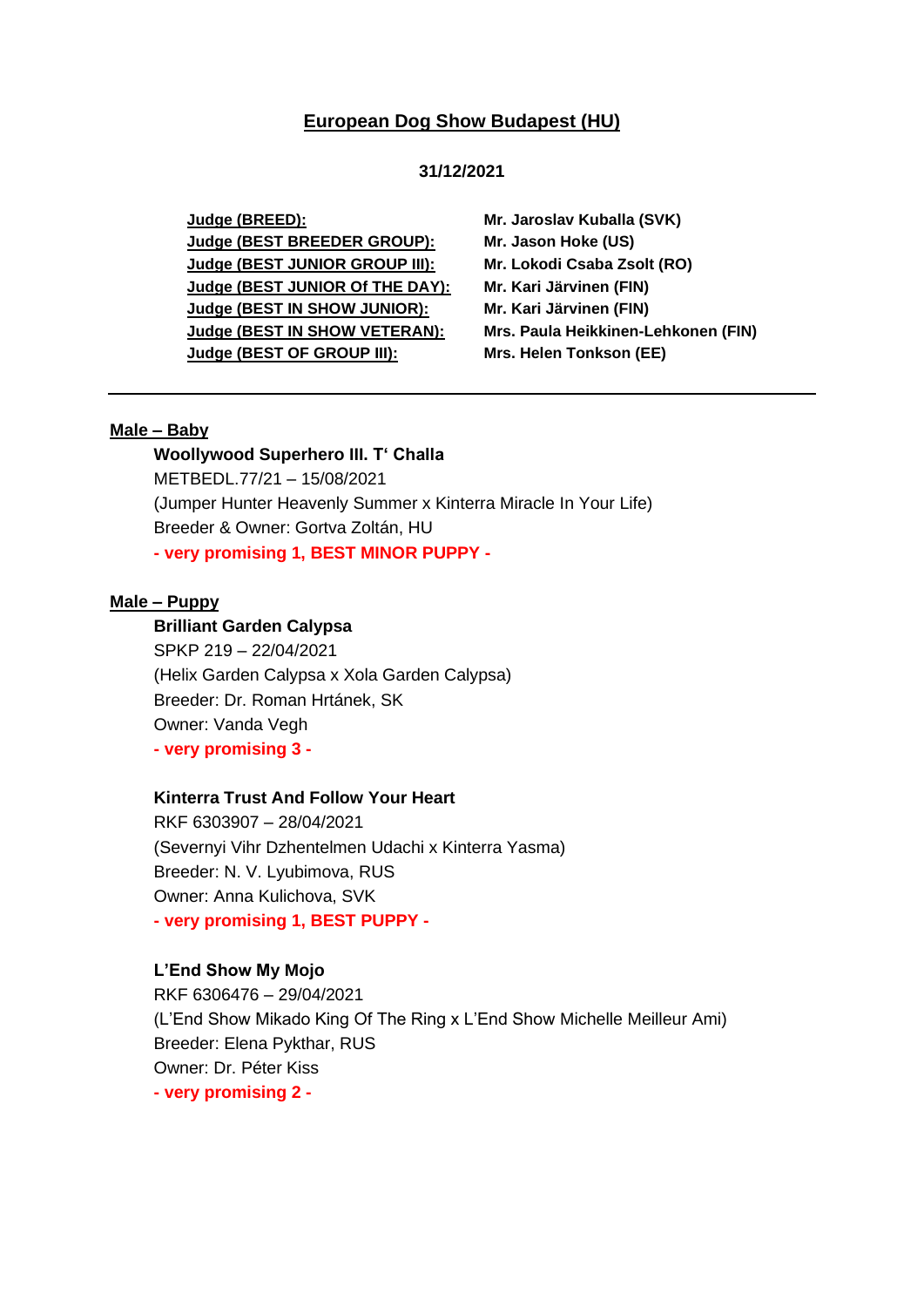## **Toolbox Run Run Run**

SE39590/2021 – 06/05/2021 (Notice Night Rider x Toolbox Brainteaser) Breeder & Owner: Eva Byberg, SE **- very promising 4 -**

# **Witch Master Winthrop**

MET.Bedl.67/21 – 01/06/2021 (Notice Practice Makes Perfect x Ursina Garden Calypsa) Breeder: Sándor Kiss, HU Owner: Flóra Karkos **- very promising -**

## **Woollywood Gothamstars5 Bruce Wayne**

MET.Bedl.73/21 – 10/04/2021 (Woollywood Superhero1 Tony Stark x Velvety Time Travel Romance) Breeder & Owner: Gortva Zoltan, HU **- promising -**

# **Woollywood Gothamstars5 Dick Grayson**

MET.Bedl.76/21 – 10/04/2021 (Woollywood Superhero1 Tony Stark x Velvety Time Travel Romance) Breeder & Owner: Gortva Zoltan, HU **- promising -**

## **Male – Junior**

**L'End Show Martin Maison Margiela** RKF6115646 – 03/01/2021 (L'End Show Metti Surprise At Glare x Mademoiselle Blu S Eseninskoy Roshi) Breeder & Owner: Elena Phykthar, RUS

**- Ex 1, JUNIOR EUROPEAN WINNER, BEST JUNIOR, BEST JUNIOR GROUP III 1, BEST JUNIOR OF THE DAY, BEST IN SHOW JUNIOR 3 -**

# **Male – Intermediate**

## **Magic Mike Mavertigo**

MET.BEDL 59/H/20 – 14/01/2020 (Jumper Hunter Hopeful Spring x Kinterra Paradise Apple) Breeder: Martyna Patucha-Polok, PL Owner: Barbara Szilfai, HU **- Ex 1, CAC -**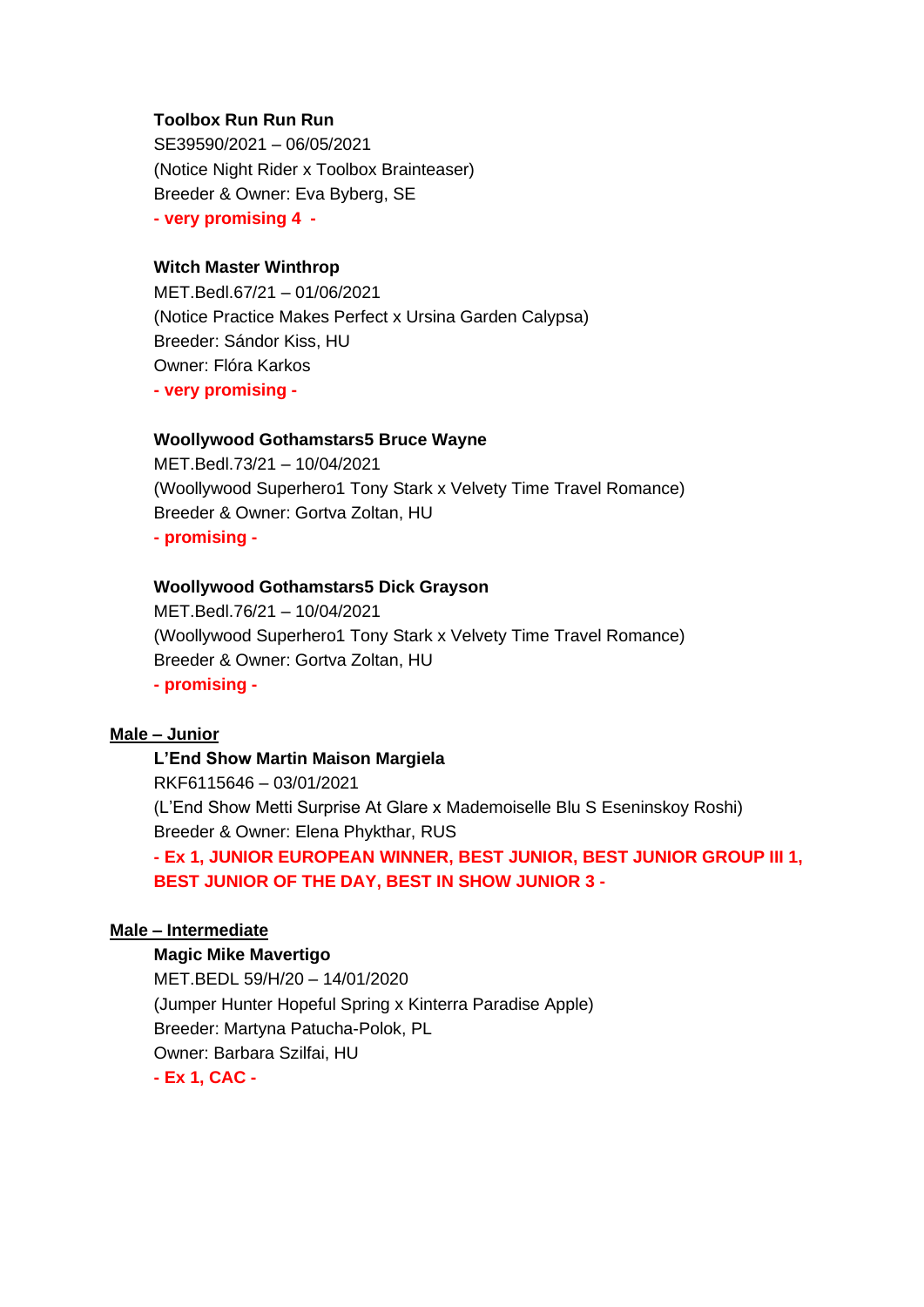# **Male – Open**

## **Bla Skuggans Business Class**

MET.Bedl.44/H/20 – 14/09/2019 (Bla Skuggans Pole Position x Willow Wind First Class Firecracker) Breeder: Ann-Marie & Rolf Lyberg, SE Owner: Szilvia Ternák **- Ex 1, CAC, RCACIB -**

## **Chelsea's Lifelong Fast Lane**

SE34459/2017 – 02/01/2017 (Jewelbox Aquamarine x Chelsea's Lifelong Calendar Girl) Breeder: L. Freeman & Dr. M. Kornfeld & E. Kornfeld, USA Owner: Patricia Eriksson, SE **- Ex 4 -**

## **Notice Practice Makes Perfect**

MET.Bedl.32/H/19 – 05/09/2018 (Notice Knight Rider x Notice Picture Perfect) Breeder: Ninna Odehag, SE Owner: Sándor Kiss, HUN **- Ex 2, RCAC -**

### **Woollywood Superhero I. Tony Stark**

METBEDL.40/19 – 09/05/2019 (Jumper Hunter Heavenly Summer x Kinterra Miracle In Your Life) Breeder: Gortva, Zoltan, Owner: Aniko Gunyho **- Ex 3 -**

### **Male – Champion**

#### **Bond von der Vogeest**

MET.BEDL.51/H/20 – 09/03/2018 (Urquhart vom Orkelsfelsen x Tweed'n Tyne's Blueberrys Blue Angel) Breeder: Astrid & Uwe Beckmann, D Owner: Ildikó Rácz, HU **- Ex -**

### **Coquet Water More Than I Can Say**

PKR.III-87568 – 07/04/2019 (Inka Vesalius-Tillmann x Coquet Water Beauty Queen) Breeder: Dr. Sabine & Karl Neugebauer, D Owner: Magdalena Prochalska **- Ex 3 -**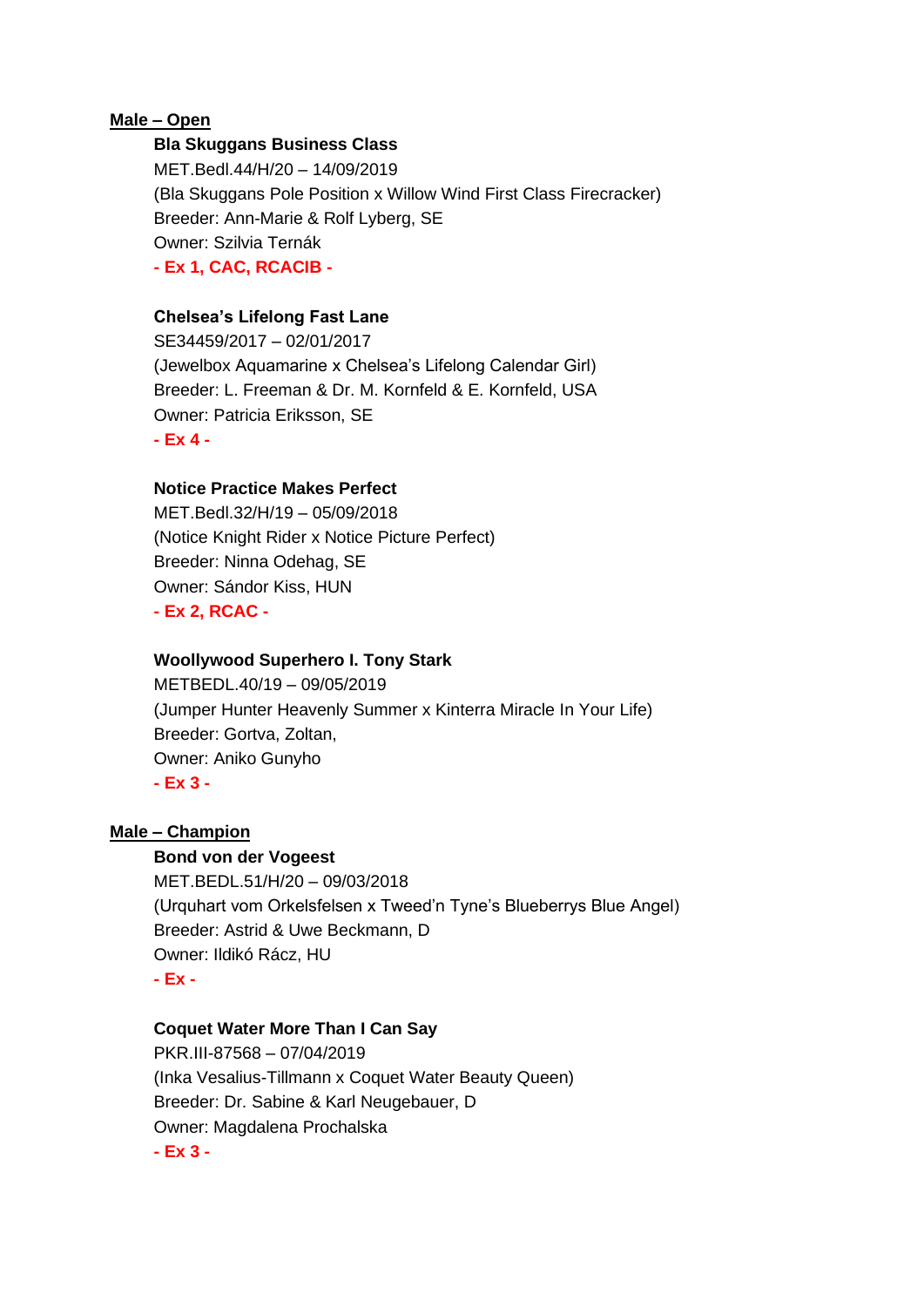## **Jumper Hunter Heavenly Summer**

MET.Bedl.4/15 – 18/12/2014 (Solo Rossii Sapore Di Sol x Jumper Hunter Desmine) Breeder: Erika Szallabekné Pauer, HU Owner: Gortva Zoltán, HU **- Ex -**

# **L'End Show Masterpiece For All Times**

RKF5916962 – 03/08/2019 (L'End Show Metti Surprise At Glare x Fioralainn Russian Melody) Breeder &Owner: Elena Phykthar, RUS **- Ex 1, CACIB, CAC, EUROPEAN WINNER -**

# **Orinoco Flow Garden Calypsa**

MET.Bedl.24/H/17 – 08/04/2016 (Helix Garden Calypsa x Kassiopeia Garden Calypsa) Breeder: MVDr. Roman Hrtánek, SK Owner: Dr. Péter Kiss **- Ex 2, RCAC -**

### **Waltz Garden Calypsa**

SPKP MET.BEDL.27/H/18 – 16/11/2017 (Beryl Garden Calypsa x Daphne Garden Calypsa) Breeder: Dr. Roman Hrtánek, SK Owner: Olga Boloni, HU **- very good -**

#### **Woollywood Superhero II. Peter Quill**

METBEDL.46/20 – 28/11/2018 (Jumper Hunter Heavenly Summer x Kinterra Miracle In Your Life) Breeder: Gortva, Zoltan, Owner: Fanni Hajna Kadas **- Ex 4 -**

# **Male – Veteran**

**L'End Show Metti Surprise At Glare** RKF3857869 – 23/12/2013 (Airis Blue Volshebnik Merlin x Ah Fortuna S Dolghi Prudov) Breeder &Owner: Elena Phykthar, RUS **- Ex 1, CAC, VETERAN EUROPEAN WINNER, BEST VETERAN, BEST OF BREED, BIS VETERAN 3, BEST OF GROUP 2 -**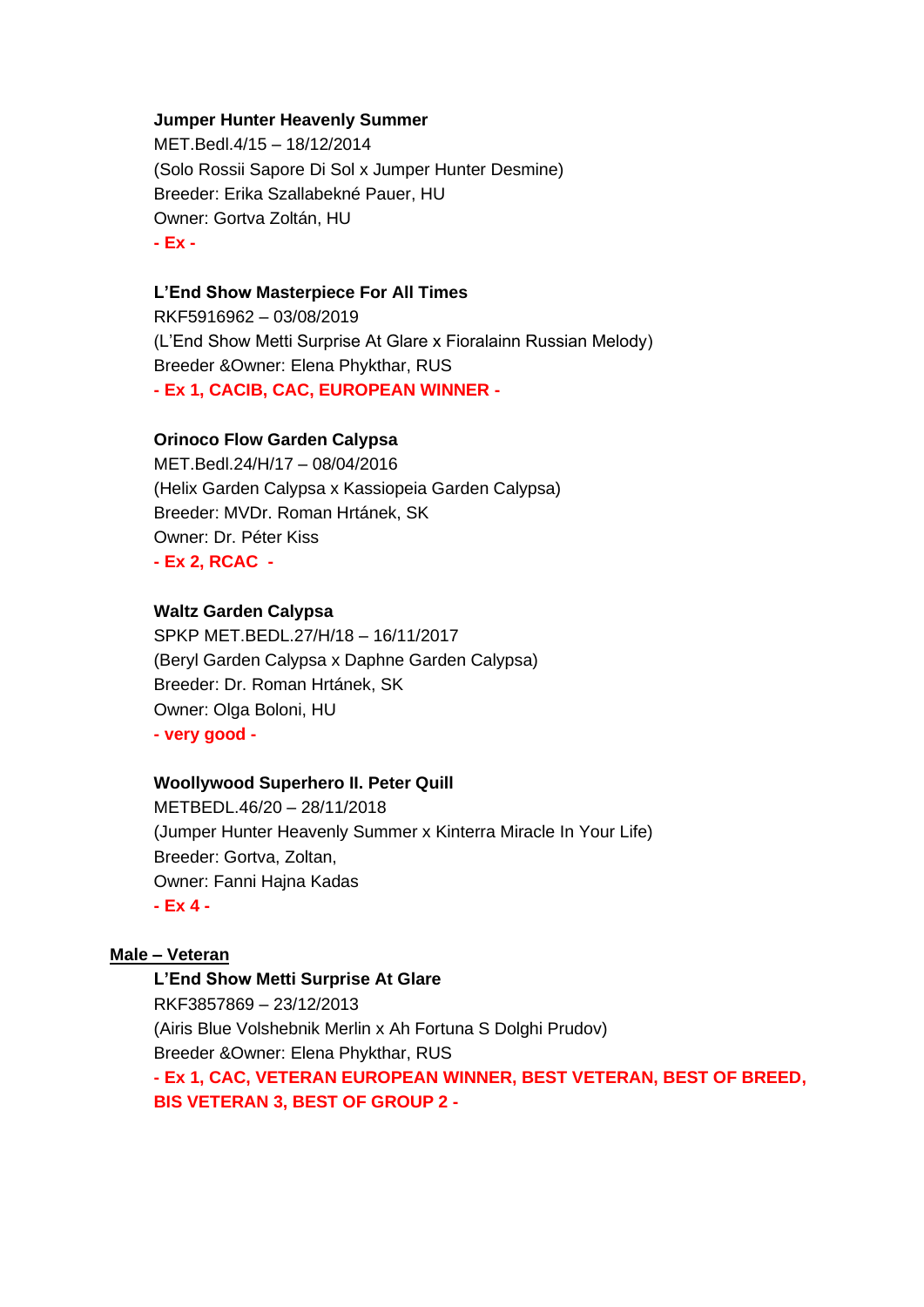# **Female – Baby**

# **Woollywood Superhero3. Ramonda**

METBEDL.78/21 – 15/08/2021 (Jumper Hunter Heavenly Summer x Kinterra Miracle In Your Life) Breeder & Owner: Gortva Zoltán, HU **- very promising 1 -**

# **Female – Puppy**

# **Qamari Bos Grunniens**

SPKP 225 – 25/05/2021 (Lord Charles Ja-Sta Czech x Blju Be Judzhens Stole The Show) Breeder & Owner: Anna Kulichova, Sk **- very promising 1 -**

# **Witch Master Willa**

MET.Bedl.71/21 – 01/06/2021 (Notice Practice Makes Perfect x Ursina Garden Calypsa) Breeder: Sándor Kiss, HU Owner: Mária Laczi **- absent -**

# **Female – Junior**

**L'End Show Mademoiselle Gold** RKF6115652 – 03/01/2021 (L'End Show Metti Surprise At Glare x Mademoiselle Blu S Eseninskoy Roshi) Breeder: Elena Phykthar, RUS Owner: Dmitry Shibarov, RUS **- Ex 1, JUNIOR EUROPEAN WINNER -**

# **You Look At Me Mushanga**

PKR.III-91342 – 03/01/2021 (Coquet Water More Than I Can Say x Let It Be Love Mushanga) Breeder: Ewa Lasinka-Pilarczyk, PL Owner: Magdalena & Nikola Prochalska **- Ex 2 -**

# **Female – Intermediate**

**Maleficent Mavertigo** PKR.III-88693 – 14/01/2020 (Jumper Hunter Hopeful Spring x Paradise Apple Kinterra) Breeder: Martyna Patucha-Polok, PL Owner: Marcin Hawro **- Ex 2, RCAC -**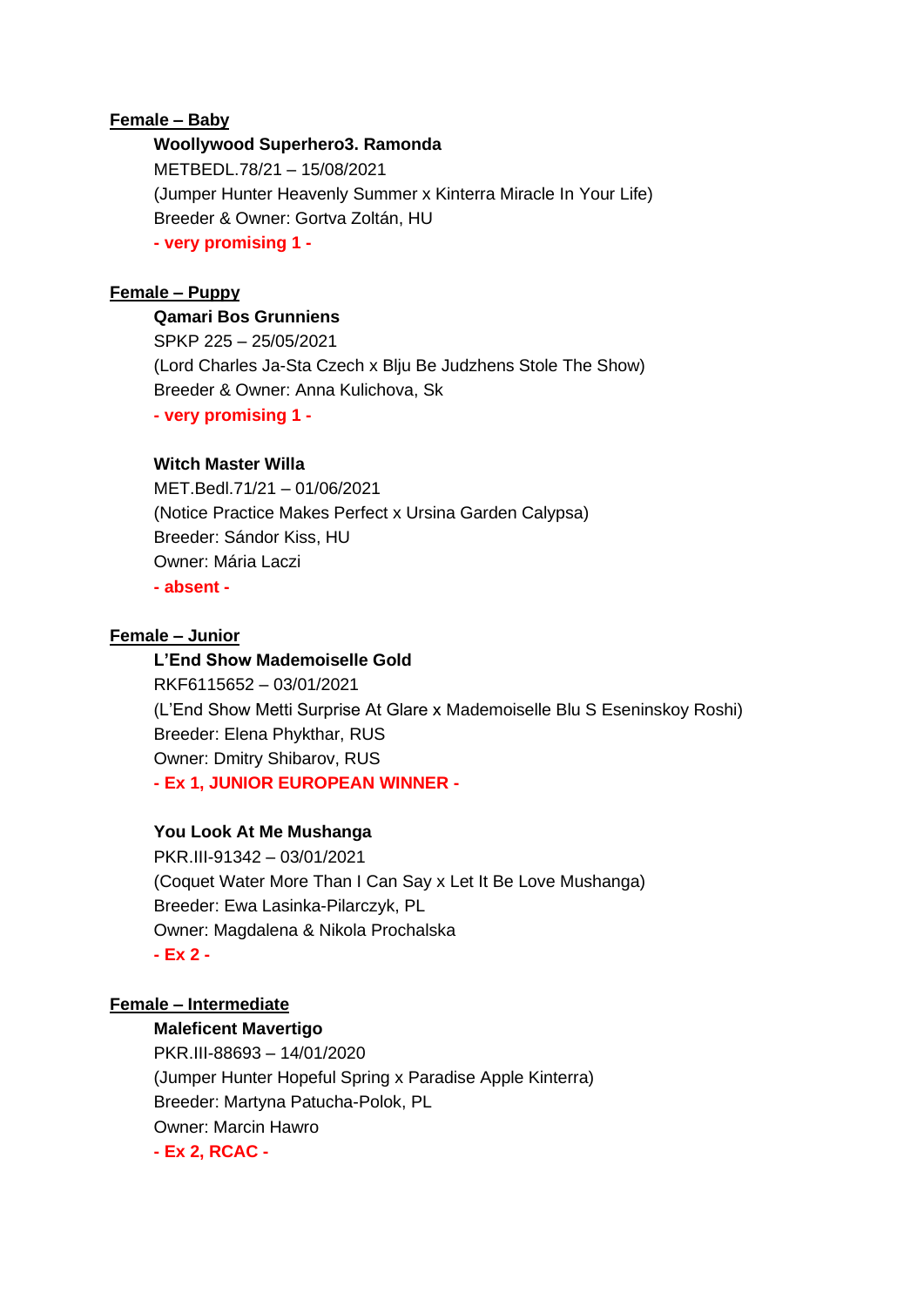## **Stars Rondel Noble Adele**

EST-02497/20 – 22/03/2020 (Celvin Deimanto Dulke x Kinterra Elf's Queen Enviable Star) Breeder & Owner: Natalja Kaljumäe, EST **- Ex 1, RCACIB, CAC -**

# **Female – Open**

**Isotop's Kotte** SE23105/2015 – 08/03/2015 (Isotop's Sprite x Isotop's Unplugged) Breeder: Ann-Marie & Lena Byberg, SE Owner: Patricia Eriksson, SE **- Ex 1, CAC -**

### **Woollywood Superhero II. Carol Denvers**

MET.Bedl.48/20 – 28/11/2019 (Jumper Hunter Heavenly Summer x Kinterra Miracle In Your Life) Breeder: Gortva Zoltan, HU Owner: Tamas Martos **- Ex 2, RCAC -**

## **Female – Champion**

**Bla Skuggans Xcellent Choice** SPKP 165 – 21/12/2016 (First Class Willow Wind The Phoenix x Bla Skuggans Make My Day) Breeder: Ann-Marie & Rolf Lyberg, SE Owner: Jana Farbáková **- Ex 2, RCAC -**

## **Mademoiselle Blu S Eseninskoy Roshi**

RKF528705 – 28/05/2018 (Aramis Ugodnik Dam S Eseninskoy Roshi x Victory Always S Eseninskoy Roshi) Breeder: Olga Ustinova, RUS Owner: Dmitry Shibarov, RUS **- Ex 4 -**

## **Notice Piece Of Cake**

ROI 16/2888 – 05/08/2018 (Notice Knight Rider x Notice Picture Perfect) Breeder: Ninna Odehag, SE Owner: Raffaella Gammella, IT **- Ex -**